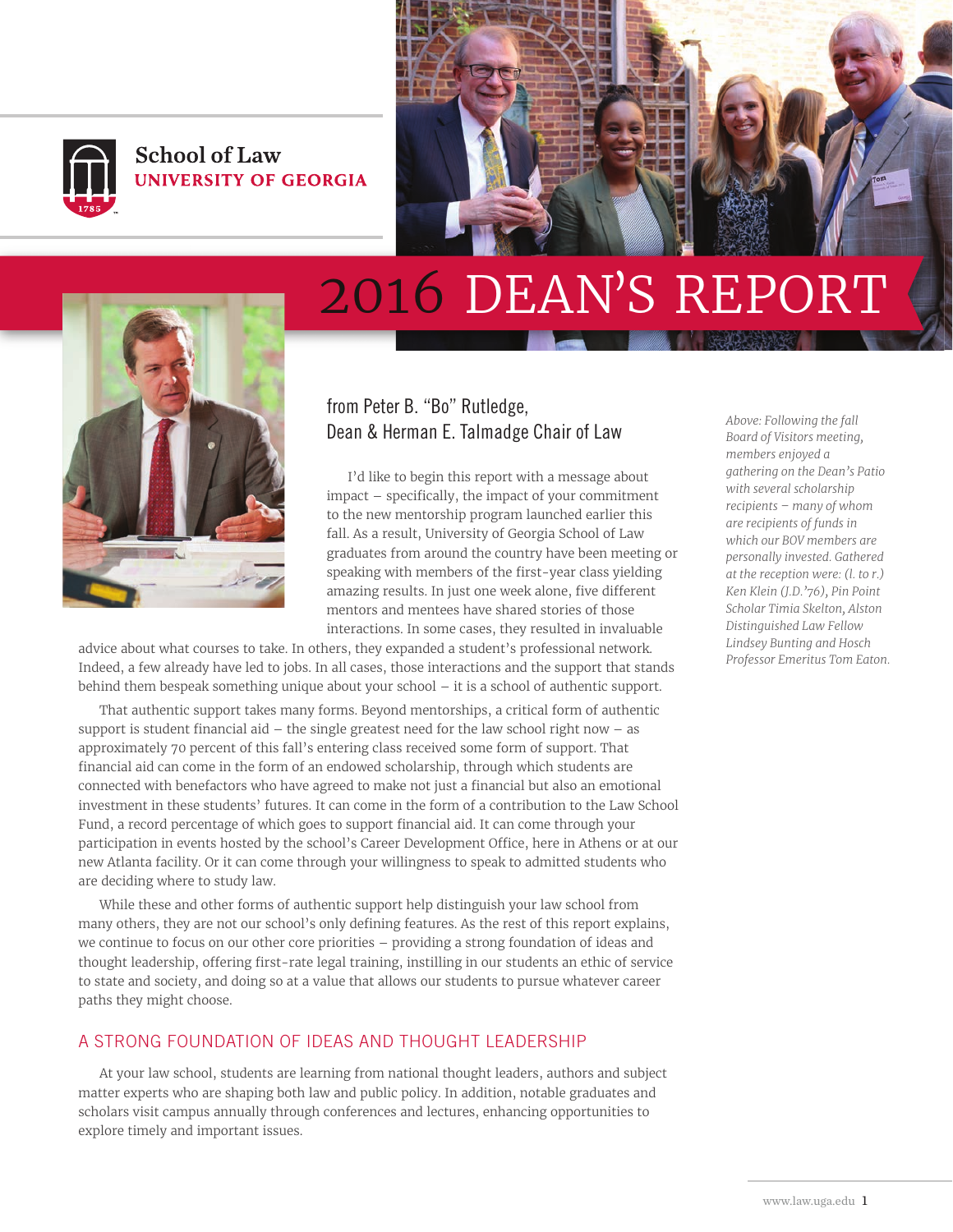# 2016 Dean's Report



*At the November dedication of the James E. Butler Courtroom, alumnus Jim Butler (J.D.'77) posed with secondyear law student Grace Liu (left), who is the recipient of the 2016 James E. Butler Scholarship.*

- Your law school has launched a yearlong initiative, **Georgia Women in Law Lead**, which is designed to highlight women's leadership in law, business and public service. A few of the pathbreakers include: U.S. District Court Chief Judge **Lisa Godbey Wood (J.D.'90)**, The Krystal Company and On the Border Chief Legal Officer **Sloane Perras (J.D.'02)**, State Representative **Stacey Godfrey Evans (J.D.'03)**, Executive Director of the United Nations World Food Programme **Ertharin Cousin (J.D.'82)** and Delaware Court of Chancery Vice Chancellor **Tamika R. Montgomery-Reeves (J.D.'06)**.
- "Humanity's Common Heritage" was the title of a conference sponsored by the **Dean Rusk International Law Center** that focused on the International Committee of the Red Cross' 2016 Commentary on the First Geneva Convention. **Jean-Marie Henckaerts (LL.M.'90)**, legal adviser to the International Committee of the Red Cross delivered the keynote address and was one of several featured legal and government experts from around the world.
- Constitutional and media law expert **Sonja R. West** has been named to the **Otis Brumby Distinguished Professorship in First Amendment Law**, effective Jan. 1. West was recently honored with the National Communication Association's 2016 Haiman Award for Distinguished Scholarship in Freedom of Expression.
- On Jan. 1, international law expert **Harlan G. Cohen** will also become the **Gabriel M. Wilner/UGA Foundation Professor in International Law**, a position supported by alumnus **Kenneth "Ken" Klein (J.D.'76)** in memory of the late Gabriel Wilner, former associate dean and holder of the Kirbo Chair of Law.

#### WORLD-CLASS PRACTICE PREPARATION

Your law school remains widely recognized as one of the top public law schools in the United States. Today's students are learning both within and outside of the classroom. New academic programs and experiential opportunities allow them to receive the education and training they need to be successful while gaining practical knowledge and skills that will help them in their careers.

- The **Atlanta Semester in Practice**, in its first full academic year, continues to gain popularity with students who are now able to leverage the law school's proximity to job placements and the vibrant alumni/alumnae network in our state's capital. The program offers corporate, nonprofit, judicial and government placements where students gain full-time practical experience while continuing their coursework. Thanks to the support of a generous alumna, we will offer stipends to students participating in this program this coming spring.
- Clinical programs continue to provide unparalleled experience while allowing students to make a realworld impact. The **Wilbanks Child Endangerment and Sexual Exploitation Clinic**, made possible by **Marlan B. Wilbanks (J.D.'86)** and led by **Emma M. Hetherington (J.D.'11)**, has investigated more than 20 cases since opening its doors in January 2016. The work of six students in our **Appellate Litigation Clinic** over a three-

"Georgia Law's tradition of preparing women to practice law is almost as old as the 19th Amendment. Georgia WILL (Women in Law Lead) celebrates that legacy. With this initiative, we hope to underscore the many achievements of women in our Georgia Law community, and especially to nurture women who will lead in the future."



–Associate Dean for International Programs and Strategic Initiatives & Woodruff Chair in International Law Diane Marie Amann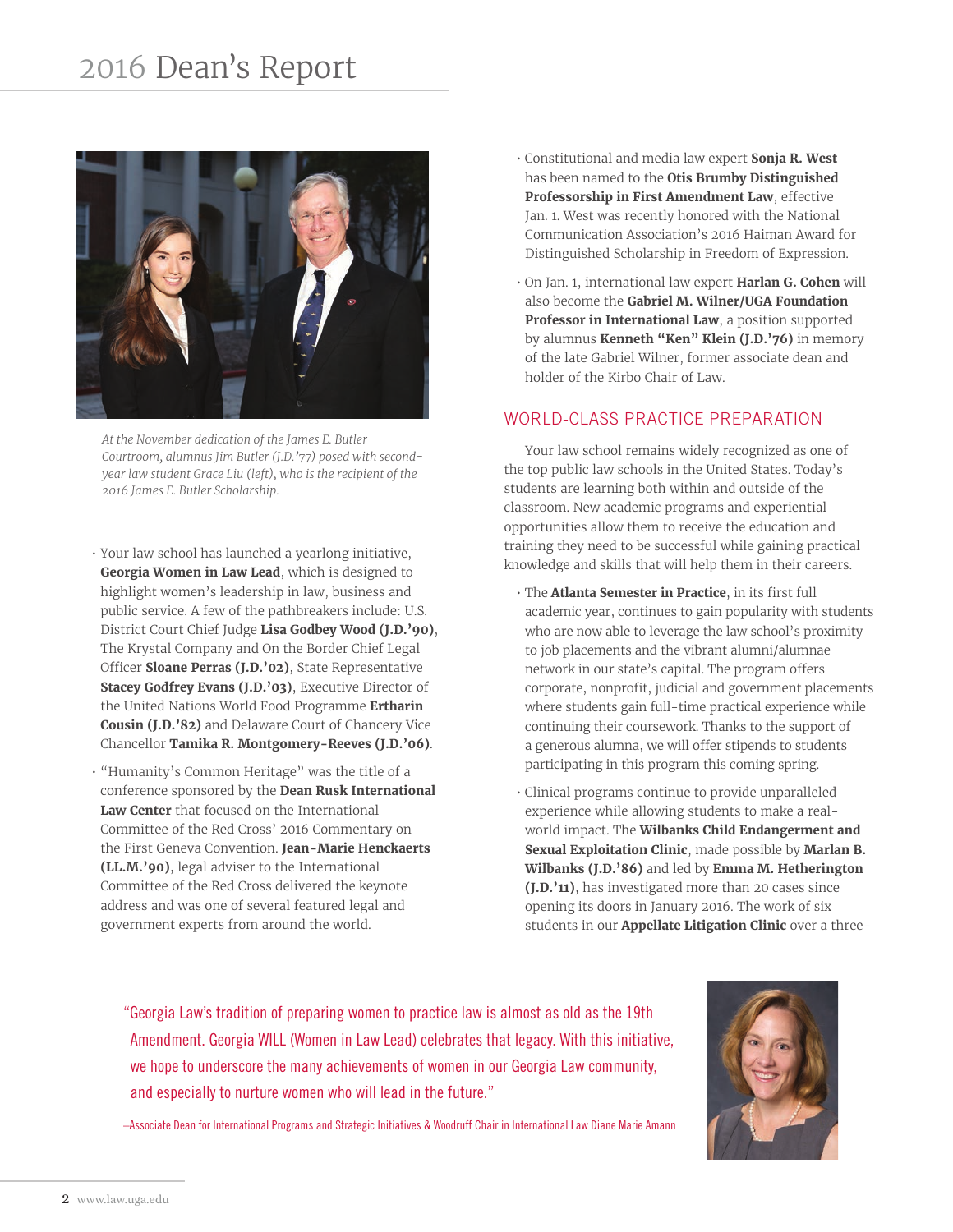year period culminated this spring in the granting of a clemency petition for a nonviolent offender. Students in the Appellate Litigation Clinic have also recently secured significant legal victories in the U.S. Court of Appeals for the 11th Circuit and presented oral argument in the  $\Delta$ th and D.C. Circuit Courts.

• Another way your law school is expanding educational options for students is through **distance learning**. Nearly 90 students participated this summer in some form of distance learning, which is still in its early stages but quickly expanding. This initiative allows students to maintain their academic schedule while taking advantage of externship, professional development and other meaningful opportunities in Atlanta, Washington, D.C., and other places in our state and nation as well as overseas.

#### AN UNWAVERING FOCUS ON SERVICE

Your law school maintains a strong tradition of service to our state, nation and world. Faculty and graduates hold a wide range of appointed and elected positions, are heads of nonprofit agencies and are leaders in their communities. We encourage all students to follow in these footsteps through internships, clerkships and interaction with public servants.

- As a result of the **B. Avant Edenfield Jurist in Residence** program made possible by a gift from **Allen W. Yee (J.D.'03)**, two distinguished jurists are teaching during the 2016-17 academic year including Chief Judge Lisa Godbey Wood, who taught a course on sentencing, and **David B. Sentelle**, former chief judge of the U.S. Court of Appeals for the District of Columbia Circuit, whose course was titled Persuading the Judge and Jury.
- During the fall, students had the opportunity to learn from U.S. Supreme Court Justice **Clarence Thomas** who taught on the topic of *stare decisis*. Other jurists who will be in the classroom this academic year include Judge **R. David Proctor** of the U.S. District Court for the Northern District of Alabama, who is teaching Multidistrict Litigation, and Vice Chancellor Tamika Montgomery-Reeves, who will teach Advanced Corporations.
- To allow students with an interest in public service to gain professional experience, your law school offered an **unprecedented number of public interest fellowships** to rising second- and third-year students last summer. Over 20 students secured placements in domestic and international nonprofit agencies, a law school clinic, and prosecutor's and public defender's offices as well as in the U.S. Department of Justice. These fellowships



"Last month, I had the privilege of serving as the first Edenfield Jurist in Residence. The experience exceeded my high hopes. The interplay between judges in the heart of their careers and bright students on the brink of theirs is uniquely beneficial to both groups."

> –U.S. District Court Chief Judge Lisa Godbey Wood (J.D.'90), Georgia Law's inaugural Edenfield Jurist in Residence

were made possible by a number of generous donors including three new opportunities with the **Justice John Paul Stevens Public Interest Foundation**, the Wilbanks CEASE Clinic and the **Melburne D. and Jacqueline K. McLendon Endowment**.

- Graduates of the law school have recently been selected to serve in two of the highest legal positions in the state. **Christopher M. "Chris" Carr (J.D.'99)** was sworn in by Gov. Nathan Deal as the state's attorney general on Nov. 1. **Harold D. Melton (J.D.'91)** will serve as presiding justice of the Supreme Court of Georgia beginning Jan. 6, 2017.
- Our graduates are also leading the state's top legal associations. **Patrick T. O'Connor (J.D.'81)** was installed as president of the State Bar of Georgia in June. He is joined by **Kenneth B. "Ken" Hodges III (J.D.'91)** as treasurer and **Jennifer Campbell Mock (J.D.'07)** as the Young Lawyers Division president. Also this summer, **W. Pope Langdale III (J.D.'92)** was unanimously elected president of the Georgia Trial Lawyers Association.

#### QUALITY LEGAL EDUCATION AT A GOOD VALUE

Your law school is committed to providing highquality legal education in a way that affords students the opportunity to seek employment that leverages their education in any way they find meaningful. This goal could not be achieved without the generous support received for endowments and gifts to the Law School Fund.